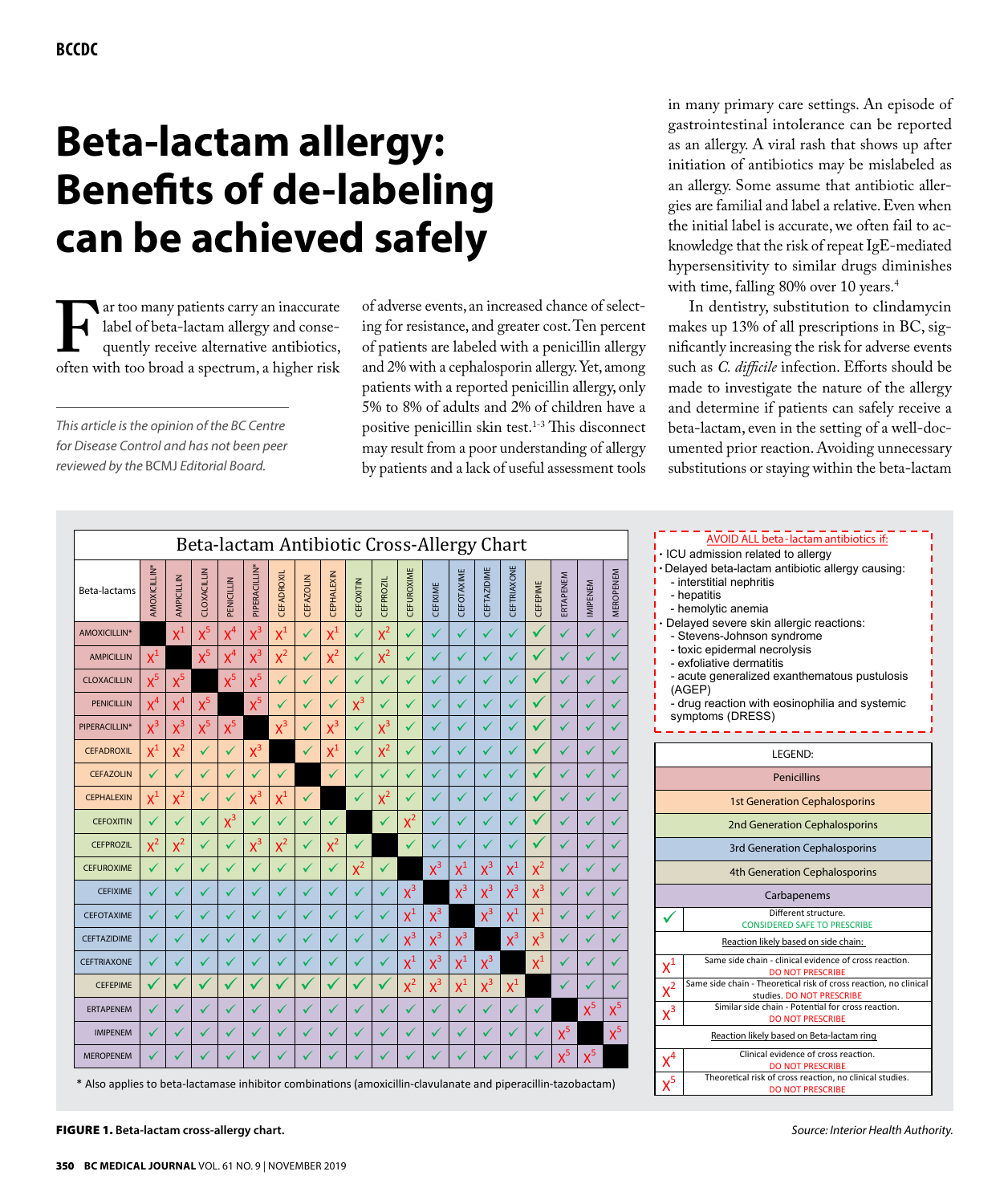class, when safe, can bring both clinical and public health benefits.

Traditional teaching attributes beta-lactam allergy to the commonality of the beta-lactam ring implying broad cross-reactivity between beta-lactams. This probably applies mostly to penicillins but not cephalosporins. Recently, it has been recognized that cross-reactivity is predominantly due to side chain similarity when it comes to cephalosporins. Those with only minor and delayed allergic symptoms such as a rash do not have an absolute contraindication to beta lactam use and can be safely retreated using guidance around cross reactivity. **Figure 1** is a chart from the Interior Health Authority that illustrates when this risk is present or absent. Keeping a graphic like this as an office wall chart can aid decisions on subsequent antibiotic therapy. Many people with minor reactions who receive the same agent years later do not have a repeat reaction.

The goal of an allergy assessment strategy is to allow use of the most optimal antibiotic and make sure that any ongoing documentation of allergy is accurate. An effective assessment should employ a short, logical series of questions possibly aided by a flowchart (e.g., **Figure 2**). What were the symptoms that led to the diagnosis of allergy? How soon after first receiving the drug were they experienced? Was there severe wheezing or swelling of the mouth or throat consistent with anaphylaxis? Were there any very severe manifestations such as Stevens-Johnson syndrome or interstitial nephritis, and did the reaction take your patient to an ICU?

Following such questions, patients who merely had GI intolerance, an unpleasant taste in the mouth, a headache, or other nonallergic symptoms might have their allergy label removed. This can be documented on their chart, by handing them information, and ideally should prompt a revision to the Pharmacare record. The BC Provincial Antimicrobial Clinical Experts are developing a standardized practice guideline and tools for hospital stewardship programs for de-labeling beta-lactam allergies.

Anaphylaxis history rightly deserves more caution and can benefit from further assessment by an allergist, but cross-reactions to agents with a different R1 side chain are rare. Some more severe reactions such as Stevens-Johnson



FIGURE 2. Flowchart from New Brunswick for assessing penicillin allergy.

*Source: New Brunswick Provincial Health Authorities Anti-infective Stewardship Committee (https://en.horizonnb.ca/ media/951180/antimicrobial\_treatment\_guidelines\_for\_common\_infections\_en.pdf)*

syndrome, interstitial nephritis, and hemolytic anemia **[Figure 1]** represent an ongoing contraindication to beta-lactam use.

All professions involved in prescribing and administering antibiotics play a role in accurate labeling of allergies. We need to engage pharmacists, dentists, nurses, and others in the effort. Allergy specialists do not have the capacity to evaluate every case, but consultation may be wise if there is a history of anaphylaxis or other severe outcome or a high likelihood of needing to treat with an agent to which there has been a true allergic reaction. If we focus on accurately charting beta-lactam allergy status, we can increase the efficacy and safety of treatment while decreasing costs and risk.  $\blacksquare$ 

**—David M. Patrick, MD, MHSc, FRCPC BCCDC University of British Columbia, School of Population and Public Health —Abdullah Al Mamun, MBBS, MPH BCCDC —Nick Smith, MPH BCCDC —Emily Rempel, PhD BCCDC —Piera Calissi, PharmD Interior Health Authority —Edith Blondel-Hill, MD, FRCPC Interior Health Authority**

*References on page 361*